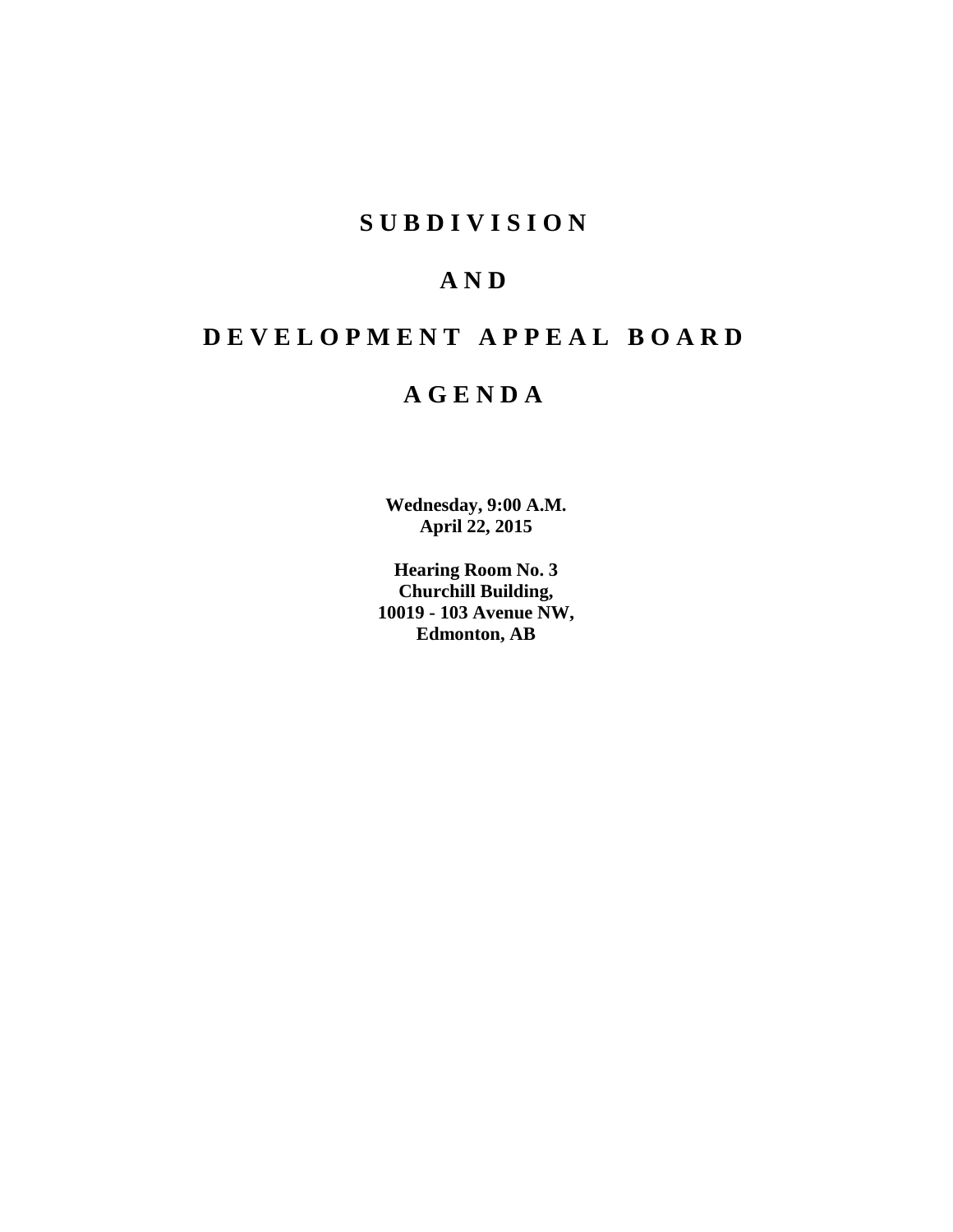## **SUBDIVISION AND DEVELOPMENT APPEAL BOARD HEARING ROOM NO. 3**

|              | 9:00 A.M.  | SDAB-D-15-065    | Operate a Major Home Based Business<br>(chiropractic clinic with 15 clients a day, 60)<br>clients a week, and 1 non-resident employee) |
|--------------|------------|------------------|----------------------------------------------------------------------------------------------------------------------------------------|
|              |            | <b>WITHDRAWN</b> | 4607 - 201 Street NW<br>Project No.: 166199855-001                                                                                     |
|              |            |                  | LUNCH BREAK: 11:30 A.M. TO 12:30 P.M.                                                                                                  |
| $\mathbf{H}$ | 12:30 P.M. | SDAB-D-15-080    | Leave as built an Accessory Building (rear<br>detached Garage, $6.80$ m x $6.50$ m)                                                    |
|              |            |                  | 9842 - 90 Avenue NW<br>Project No.: 168989973-001                                                                                      |
|              |            |                  |                                                                                                                                        |

*NOTE: Unless otherwise stated, all references to "Section numbers" refer to the authority under the Edmonton Zoning Bylaw 12800.*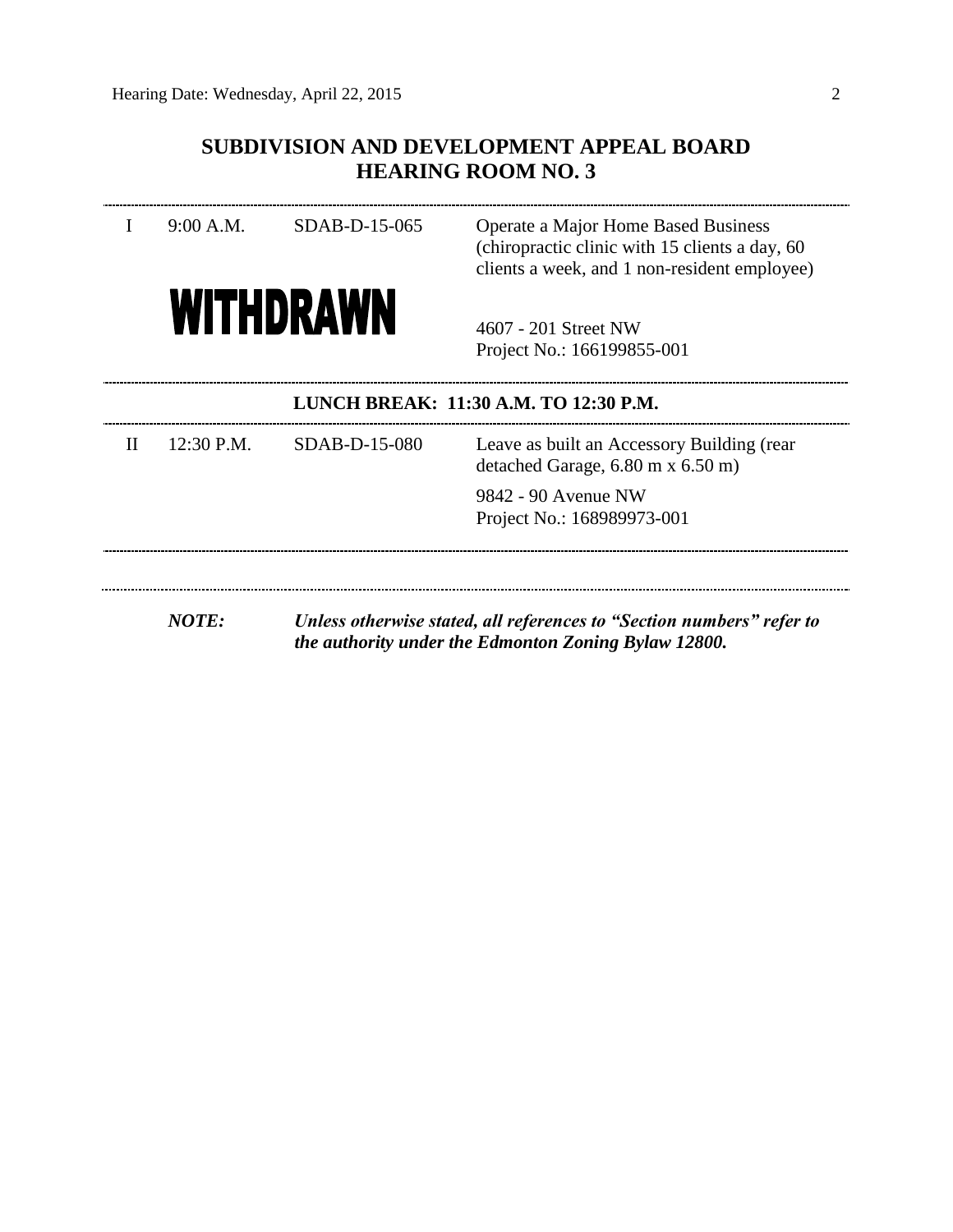#### **ITEM I: 9:00 A.M. FILE: SDAB-D-15-065**

#### AN APPEAL FROM THE DECISION OF THE DEVELOPMENT OFFICER

APPELLANT:

APPLICATION NO.: 166199855-001

ADDRESS OF APPELLANT: 4607 - 201 Street NW



DECISION OF THE DEVELOPMENT AUTHORITY: Red

DATE OF APPEAL: March 9, 2015

MUNICIPAL DESCRIPTION OF SUBJECT PROPERTY: 4607 - 201 Street NW

OVERLAY: N/A

APPLICATION TO: Operate a Major Home Based Business (Chiropractic Clinic with 15 clients a day, 60 clients a week, and 1 non-resident employee)

DECISION DATE: March 5, 2015

LEGAL DESCRIPTION: Plan 0623976 Blk 7 Lot 2

ZONE: RSL Residential Small Lot Zone

STATUTORY PLAN: The Grange Area Structure Plan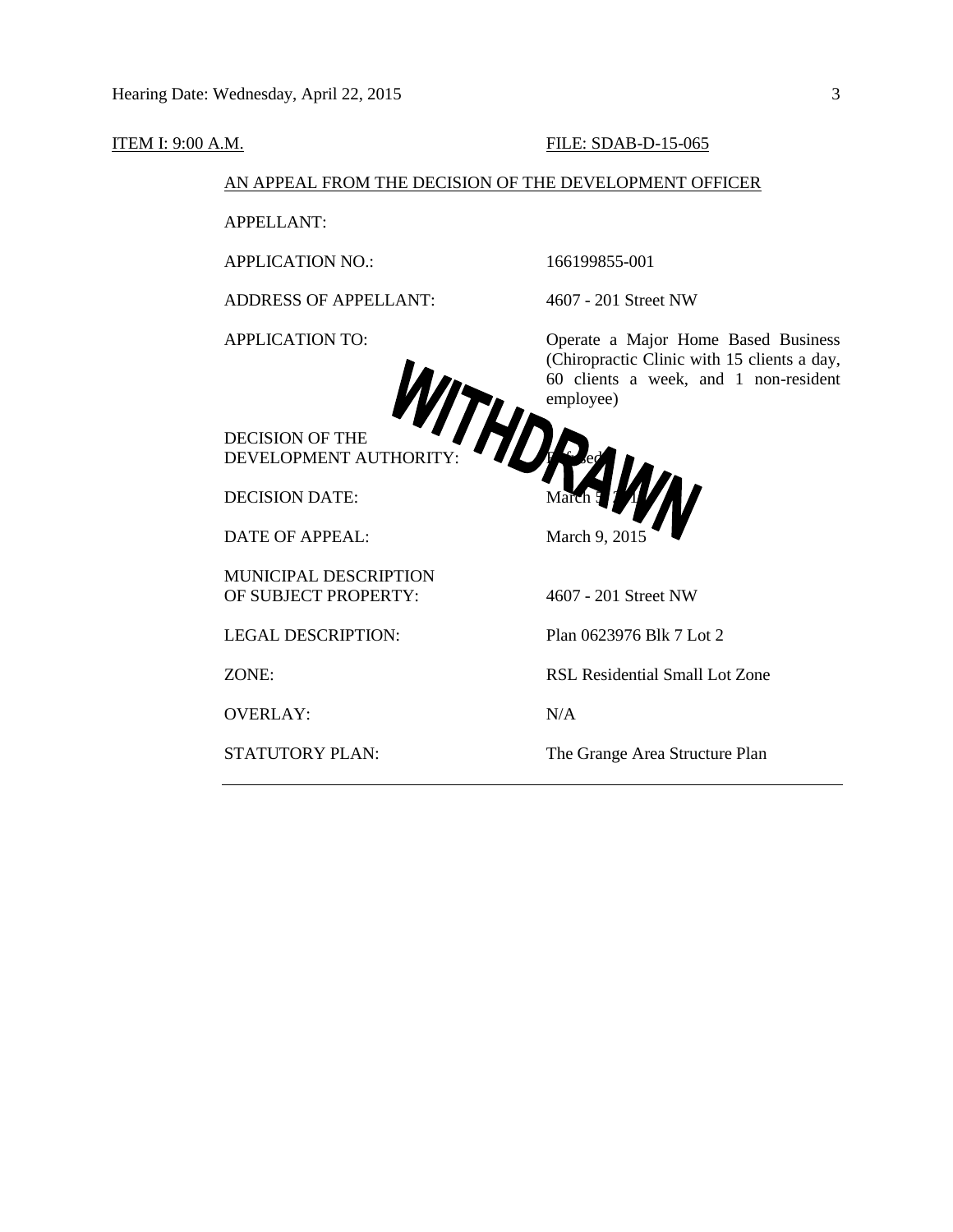### **ITEM II: 12:30 P.M. FILE: SDAB-D-15-080**

#### AN APPEAL FROM THE DECISION OF THE DEVELOPMENT OFFICER BY AN ADJACENT PROPERTY OWNER

| <b>APPELLANT:</b>                                    |                                                                                 |
|------------------------------------------------------|---------------------------------------------------------------------------------|
| <b>ADDRESS OF APPELLANT:</b>                         | $9846 - 90$ Avenue NW                                                           |
| <b>APPLICATION NO.:</b>                              | 168989973-001                                                                   |
| <b>APPLICATION TO:</b>                               | Leave as built an Accessory Building (rear<br>detached Garage, 6.80 m x 6.50 m) |
| <b>DECISION OF THE</b><br>DEVELOPMENT AUTHORITY:     | Approved with condition                                                         |
| <b>DECISION DATE:</b>                                | March 12, 2015                                                                  |
| DATE OF APPEAL:                                      | March 30, 2015                                                                  |
| <b>NOTIFICATION PERIOD:</b>                          | March 17, 2015 through March 30, 2015                                           |
| <b>RESPONDENT:</b>                                   |                                                                                 |
| <b>ADDRESS OF RESPONDENT:</b>                        | 9842 - 90 Avenue NW                                                             |
| <b>MUNICIPAL DESCRIPTION</b><br>OF SUBJECT PROPERTY: | 9842 - 90 Avenue NW                                                             |
| <b>LEGAL DESCRIPTION:</b>                            | Plan I21 Blk 125 Lot 36                                                         |
| ZONE:                                                | RF2 Low Density Infill Zone                                                     |
| <b>OVERLAY:</b>                                      | Mature Neighbourhood Overlay                                                    |
| <b>STATUTORY PLAN:</b>                               | Strathcona Area Redevelopment Plan                                              |
|                                                      |                                                                                 |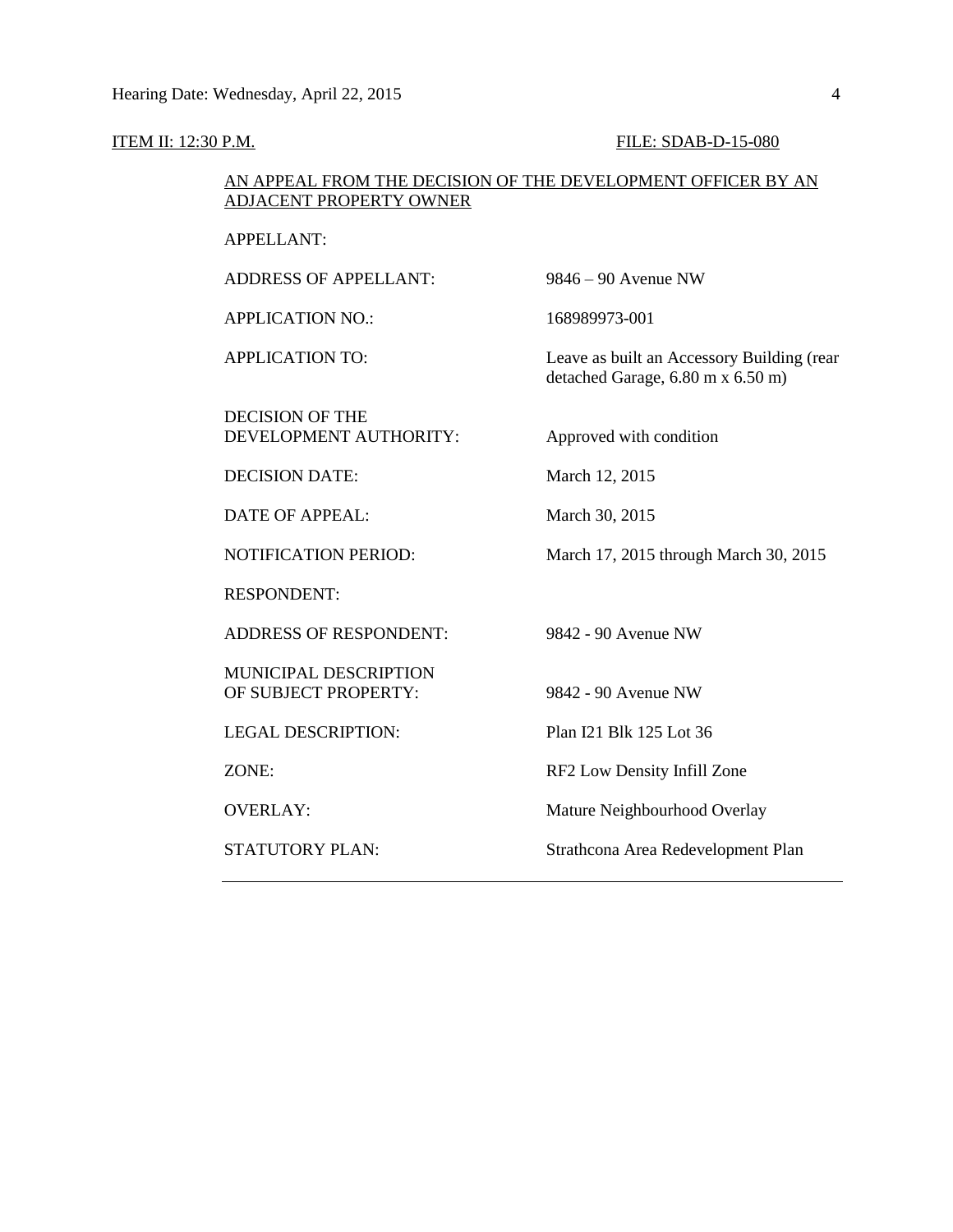#### DEVELOPMENT OFFICER'S DECISION

APPROVED - The proposed development is approved subject to the following conditions:

This Development Permit is NOT valid until the Notification Period expires in accordance to Section 21.1. (Reference Section 17.1)

This Development Permit authorizes to Leave as Built an Accessory Building (rear detached Garage, 6.80 m x 6.50 m) only.

The development shall be constructed in accordance with the stamped and approved drawings.

An accessory building or structure shall not exceed 4.3m nor one storey in height. (Reference Section  $6.1(49)$  and  $50.3(2)$ )

An approved Development Permit means that the proposed development has been reviewed only against the provisions of the Edmonton Zoning Bylaw. It does not remove obligations to conform with other legislation, bylaws or land title instruments such as the Municipal Government Act, the ERCB Directive 079, the Edmonton Safety Codes Permit Bylaw or any caveats, covenants or easements that might be attached to the Site.

Unless otherwise stated, all above references to section numbers refer to the authority under the Edmonton Zoning Bylaw 12800.

#### **VARIANCE:**

Section 50.3(4)(b) - relaxed - an Accessory building or structure shall be located not less than 0.9 m from the Side Lot Line.

Required Side Setback: 0.90 m Distance from East Lot Line: 0.77 m Deficient by: 0.13 m

Note: A variance was granted for this Development Permit pursuant to Sections 11.3 and 11.4. Subject to the right of appeal the permit is NOT VALID until the required Notification Period expires (date noted below) in accordance with Sections 21.1 and 17.1.

#### APPELLANT'S SUBMISSION

I have been informed that the garage next to my property at 9846-90th Ave. has been given an allowance under Section 50.3(4)(b). The variance for this development permit is deficient. The garage is required to be 0.90 meters from my property, however, it is 0.77 meters from my lot, a deficiency of 0.13 meters.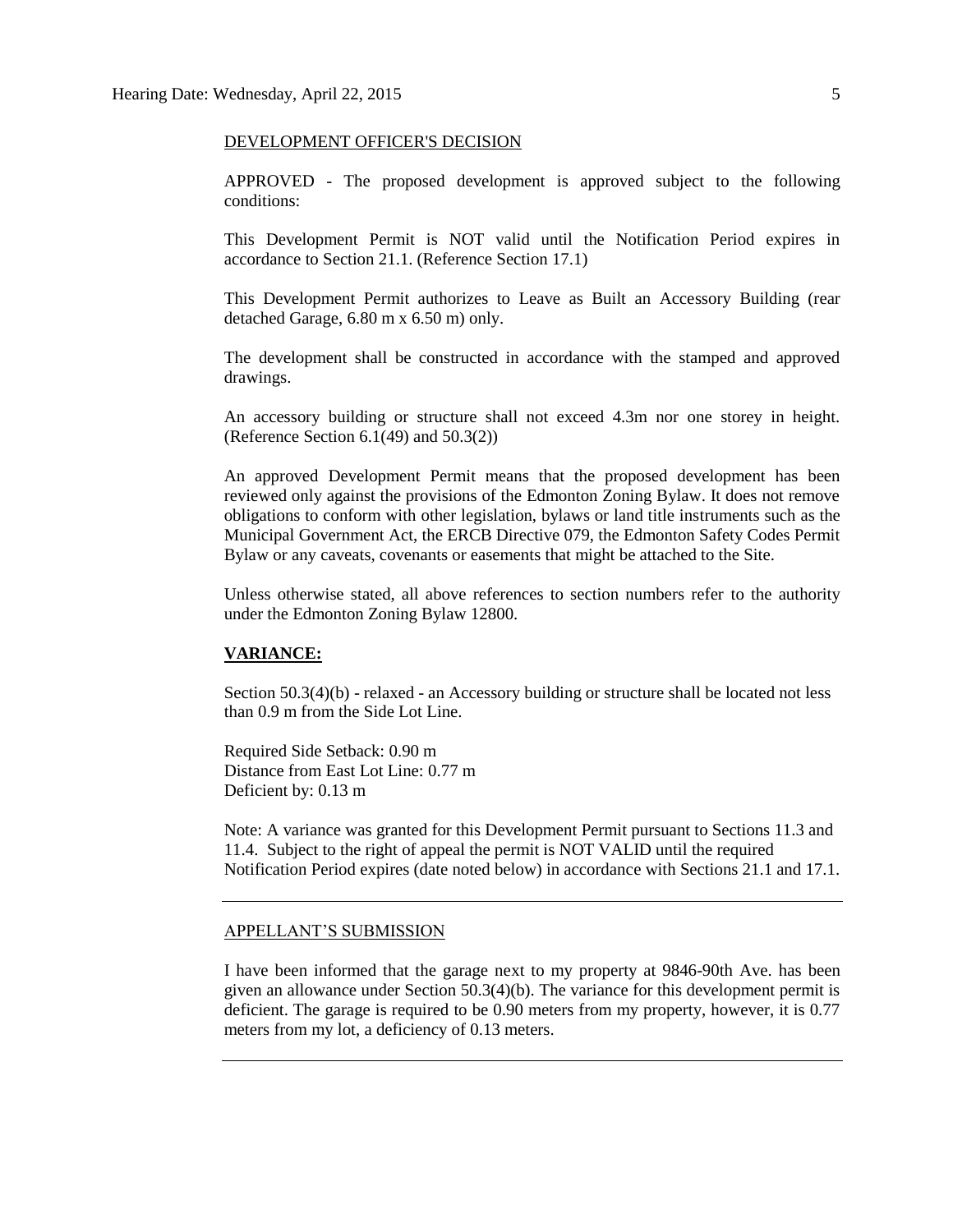#### SUBDIVISION AND DEVELOPMENT APPEAL BOARD OFFICER'S COMMENTS

**Single Detached Housing** is a Permitted Use in the RF2 Low Density Infill Zone, Section 120.2(6).

Under Section 50.1(2), Accessory Uses and Buildings are permitted in a Zone when Accessory to a principal Use which is a Permitted Use in that same Zone and for which a Development Permit has been issued.

This application was approved by the Development Officer subject to conditions.

Pursuant to Section 11.3 and 11.4 and subject to the right of appeal to the Subdivision and Development Appeal Board, Section 21.1, the Development Officer granted the following variance:

Section 50.3(4)(b) states an Accessory building or structure shall be located not less than 0.9 metres from the Side Lot Line, except where it is a mutual Garage erected on the common property line to the satisfaction of the Development Officer, or where a Garage is placed on the common property line in accordance with the provisions of the RPL Zone, or where the Accessory Building does not exceed the permitted fence height or in the case of Garage Suites, where the minimum Side Setback shall be in accordance with Section 87.

#### **The Development Officer determined the required (east) Side Setback is 0.90 metres. The proposed development provides an (east) Side Setback of 0.77 metres, and the Development Officer granted a relaxation of 0.13 metres.**

The submitted Real Property Report created by Hagen Surveys (1982) Ltd., dated January 27, 2015 shows the subject site has a Site Width of 10.08 metres, and a Site depth of 40.45 metres. The existing Garage is 6.80 metres by 6.50 metres in size and is located 0.77 metres from the (west) Side Lot Line, 2.50 metres from the (east) Side Lot Line, 1.74 metres from the (north) Rear Lot Line, and 11.73 metres from the Principal Dwelling to the south. Vehicular access is from the (north) rear Lane.

Under Section 6.1(2), **Accessory** means, when used to describe a Use or building, a Use or building naturally or normally incidental, subordinate, and devoted to the principal Use or building, and located on the same lot or Site.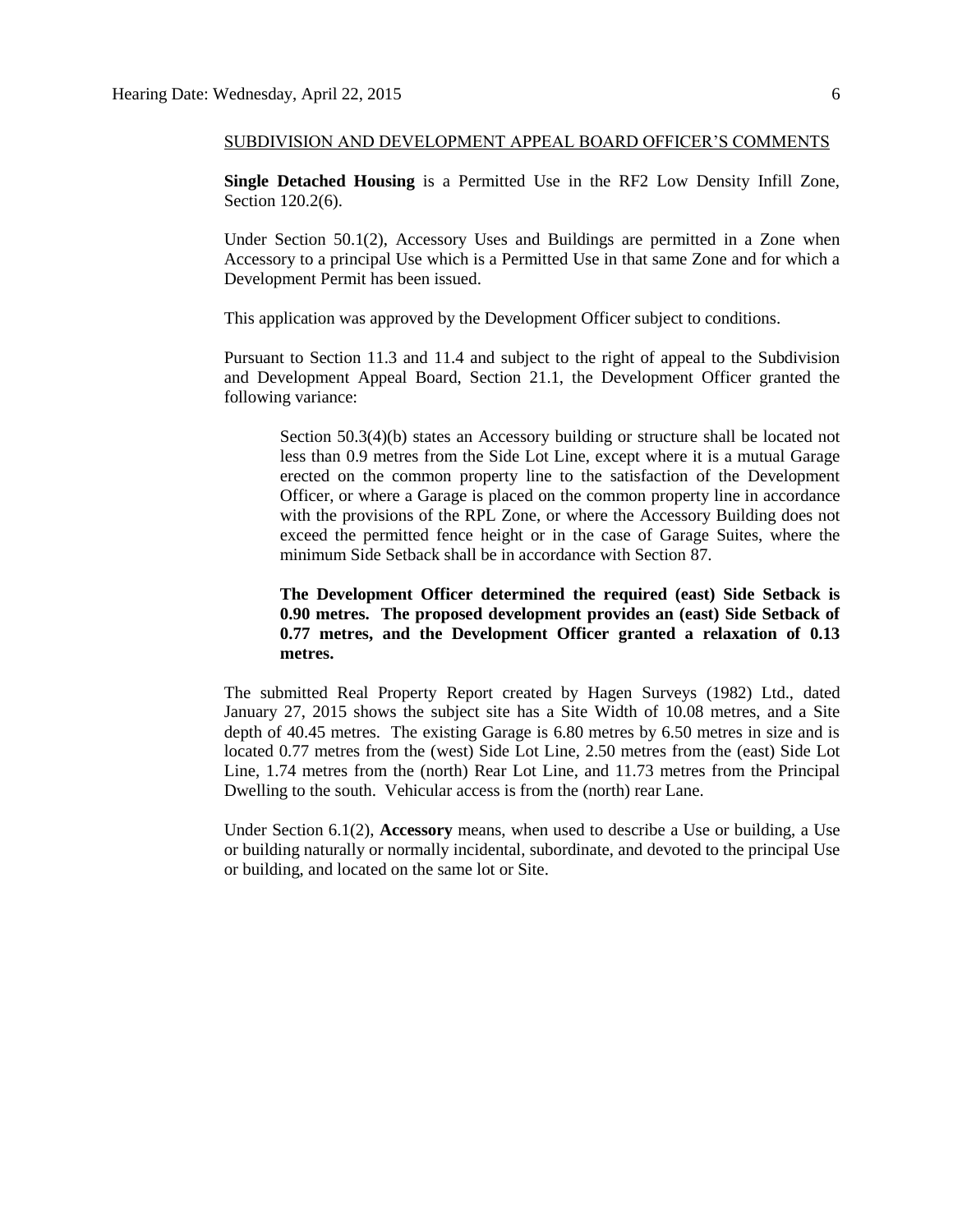

Under Section 6.1(89), **Side Lot Line** means the property line of a lot other than Front Lot Line or Rear Lot Line;

Under Section 6.1(90), **Side Setback** means the distance that a development or a specified portion of it, must be set back from a Side Lot Line. A Side Setback is not a Side Yard, Amenity Space or Separation Space.



Section 120.1 states the purpose of the RF2 Low Density Infill Zone is to retain Single Detached Housing, while allowing infill on narrow lots, including Secondary Suites under certain conditions.

Section 814.1 states the purpose of the Mature Neighbourhood Overlay is to ensure that new low density development in Edmonton's mature residential neighbourhoods is sensitive in scale to existing development, maintains the traditional character and pedestrian-friendly design of the streetscape, ensures privacy and sunlight penetration on adjacent properties and provides opportunity for discussion between applicants and neighbouring affected parties when a development proposes to vary the Overlay regulations.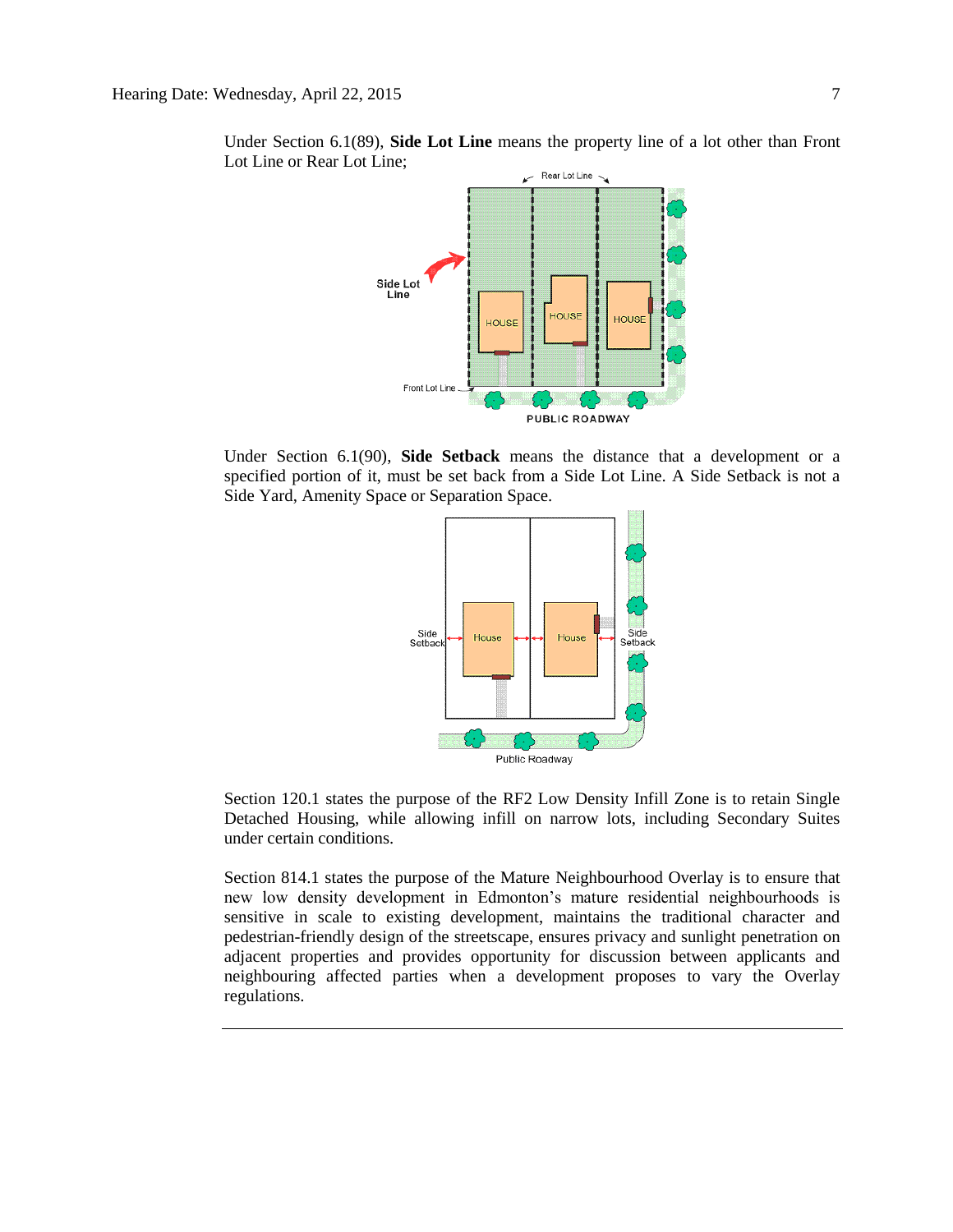#### NOTICE TO APPLICANT/APPELLANT

Provincial legislation requires that the Subdivision and Development Appeal Board issue its official decision in writing within fifteen days of the conclusion of the hearing. Bylaw No. 11136 requires that a verbal announcement of the Board's decision shall be made at the conclusion of the hearing of an appeal, but the verbal decision is not final nor binding on the Board until the decision has been given in writing in accordance with the Municipal Government Act.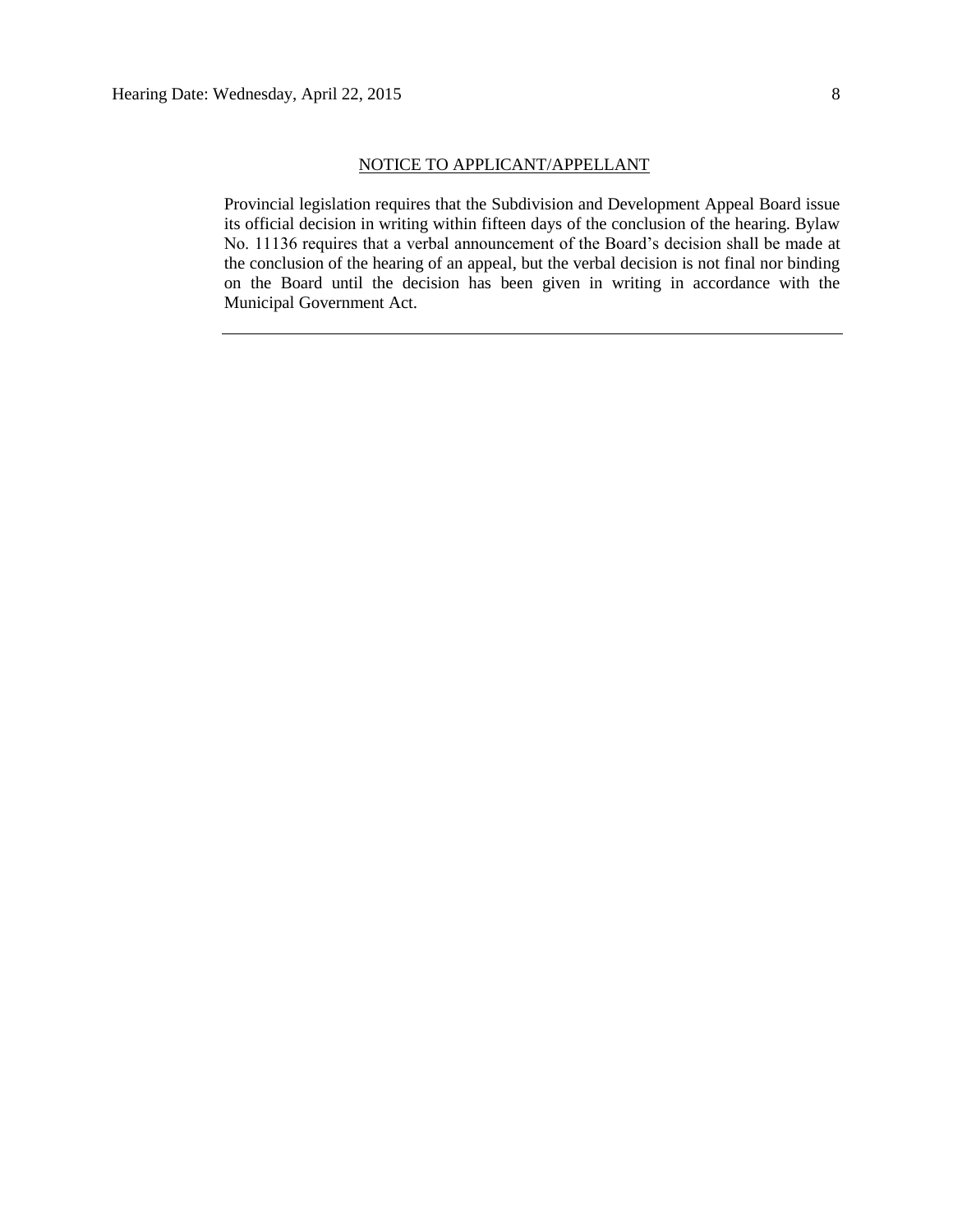